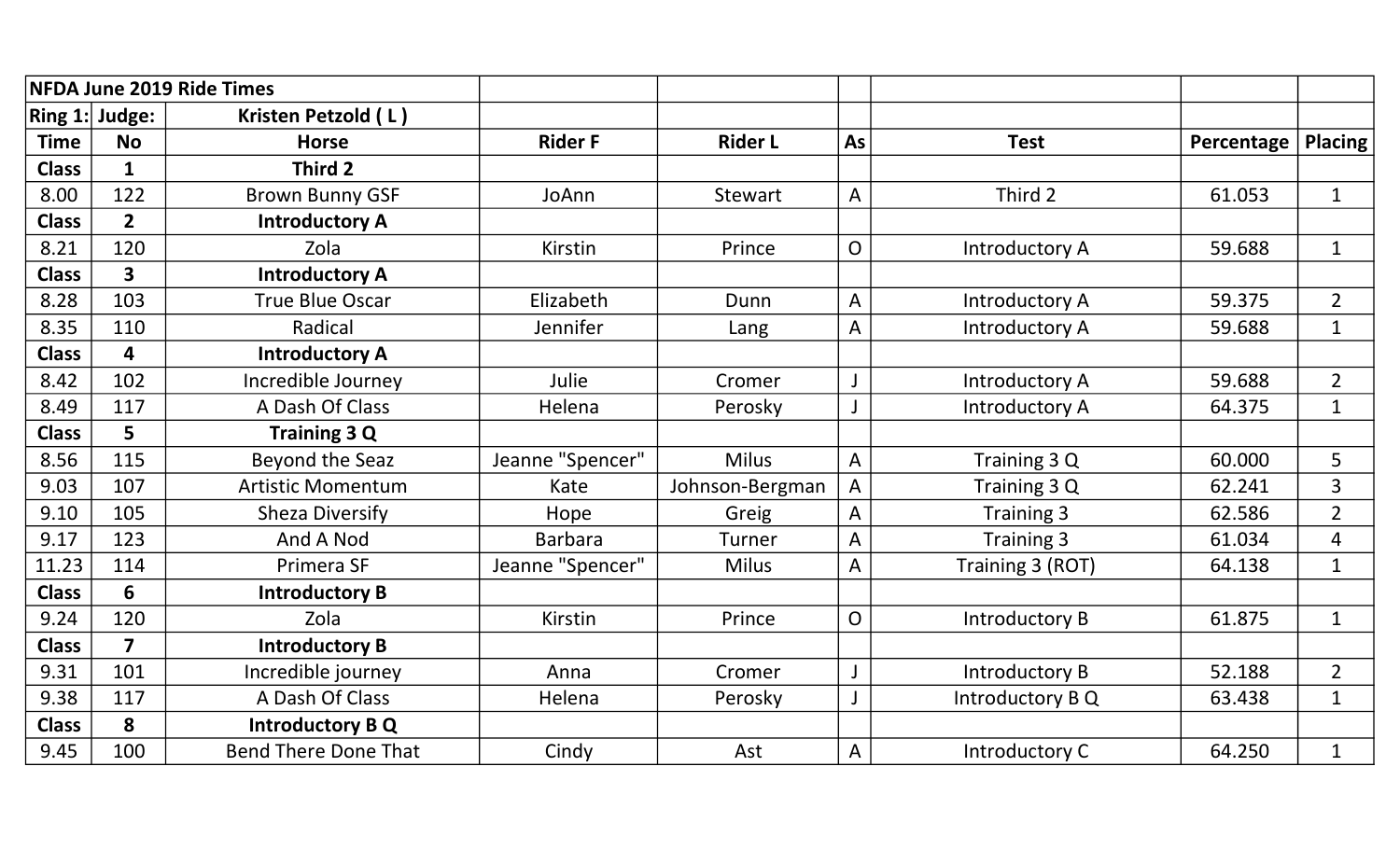| <b>Class</b> | 9   | First 3                          |                |                 |   |                           |        |                |
|--------------|-----|----------------------------------|----------------|-----------------|---|---------------------------|--------|----------------|
| 10.13        | 124 | Royal Malikka                    | <b>Kristin</b> | Ersland         | A | First 3                   | 65.694 | $\mathbf{1}$   |
| <b>Class</b> | 10  | First 3                          |                |                 |   |                           |        |                |
| 10.20        | 125 | Reminesce                        | Catrina        | Willison        | J | First 3                   | 57.361 | $\mathbf{1}$   |
| <b>Class</b> | 11  | <b>Introductory B</b>            |                |                 |   |                           |        |                |
| 10.41        | 105 | <b>Sheza Diversify</b>           | Hope           | Greig           | A | <b>Introductory B</b>     | 63.438 | 3              |
| 10.48        | 100 | <b>Bend There Done That</b>      | Cindy          | Ast             | A | Introductory B Q          | 65.000 | $\overline{2}$ |
| 10.55        | 111 | <b>Artistic Momentum</b>         | Carol          | Mainwood        | A | Introductory B Q          | 66.563 | $\mathbf{1}$   |
| 11.02        | 103 | <b>True Blue Oscar</b>           | Elizabeth      | Dunn            | A | <b>Introductory B</b>     | 60.625 | 5              |
| 11.09        | 110 | Radical                          | Jennifer       | Lang            | A | <b>Introductory B</b>     | 61.250 | $\overline{4}$ |
| <b>Class</b> | 12  | Second 3 Q                       |                |                 |   |                           |        |                |
| 11.16        | 108 | Hotse T. Blackstone              | Lisa           | Kaatz           | A | Second 3 Q                | 56.429 | $\mathbf{1}$   |
| <b>Class</b> | 13  | <b>Training 3</b>                |                |                 |   |                           |        |                |
| 11.37        | 113 | Beyond the Seaz                  | Hugh           | <b>Milus</b>    | J | Training 3                | 61.034 | $\overline{2}$ |
| 11.44        | 126 | Mr. Davidson                     | Sarah          | Grimm           |   | Training 3                | 64.828 | $\mathbf{1}$   |
| <b>Class</b> | 14  | <b>Western Intro 2</b>           |                |                 |   |                           |        |                |
| 11.53        | 104 | <b>Ultimatly Sensational</b>     | Kristen        | Dunn            | A | Western Intro 2           | 63.611 | $\mathbf{1}$   |
|              |     |                                  |                |                 |   |                           |        |                |
| <b>Class</b> | 15  | <b>Suitability - In Hand</b>     |                |                 |   |                           |        |                |
| 1.07         | 106 | <b>Maximus TBF</b>               | Kate           | Johnson-Bergman | A | Suitability - In Hand     | 78.000 | $\mathbf{1}$   |
| <b>Class</b> | 16  | <b>Suitability - Walk - Trot</b> |                |                 |   |                           |        |                |
| 1.21         | 109 | <b>Aunt Anna</b>                 | Kaleigh        | <b>Kozdras</b>  | A | Suitability - Walk - Trot | 76.875 | $\mathbf{1}$   |
| <b>Class</b> | 17  | <b>Western Intro 3</b>           |                |                 |   |                           |        |                |
| 1.42         | 104 | <b>Ultimatly Sensational</b>     | Kristen        | Dunn            | A | Western Intro 3           | scr    | scr            |
| 1.49         | 109 | <b>Aunt Anna</b>                 | Kaleigh        | <b>Kozdras</b>  | A | Western Intro 3           | 65.250 | $\mathbf{1}$   |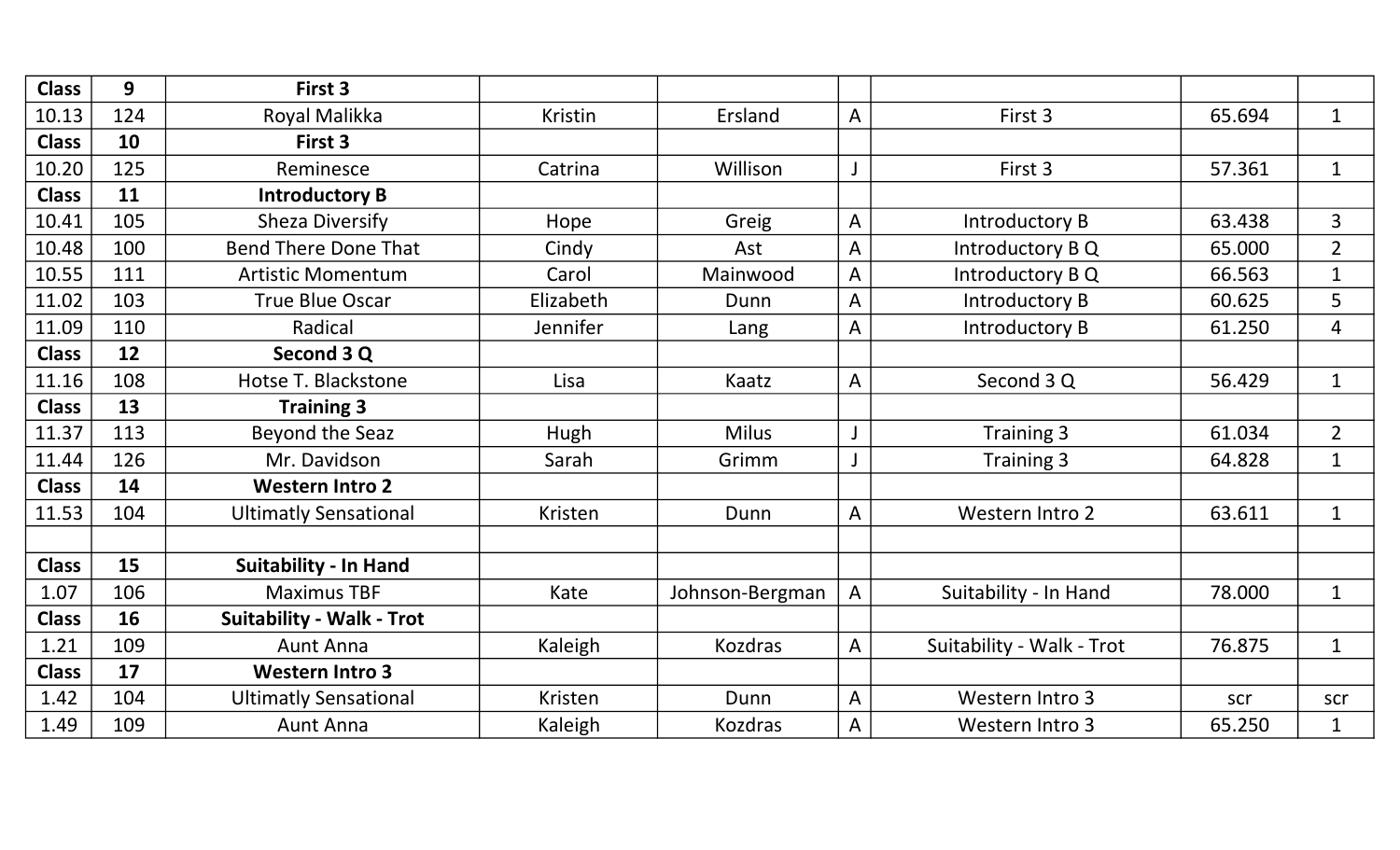| <b>Class</b> | 18  | <b>Training 1</b>                         |                  |                |                |                                    |        |                |
|--------------|-----|-------------------------------------------|------------------|----------------|----------------|------------------------------------|--------|----------------|
| 8.14         | 115 | Beyond the Seaz                           | Jeanne "Spencer" | <b>Milus</b>   | A              | Training 1 (ROT)                   | 61.346 | 3              |
| 10.27        | 114 | Primera SF                                | Jeanne "Spencer" | <b>Milus</b>   | A              | Training 1                         | 65.384 | $\mathbf{1}$   |
| 1.56         | 105 | <b>Sheza Diversify</b>                    | Hope             | Greig          | A              | Training 1                         | 65.192 | $\overline{2}$ |
| <b>Class</b> | 19  | <b>Training 1</b>                         |                  |                |                |                                    |        |                |
| 9.52         | 113 | Beyond the Seaz                           | Hugh             | <b>Milus</b>   | J              | Training 1 (ROT)                   | 60.192 | 3              |
| 1.00         | 126 | Mr. Davidson                              | Sarah            | Grimm          |                | Training 1 (ROT)                   | 65.000 | $\overline{2}$ |
| 2.03         | 112 | Primera SF                                | Hugh             | <b>Milus</b>   | J              | Training 1                         | 66.538 | $\mathbf{1}$   |
| <b>Class</b> | 20  | <b>Training 1</b>                         |                  |                |                |                                    |        |                |
| 10.34        | 118 | Annie                                     | Kirstin          | Prince         | $\overline{O}$ | Training 1 (ROT)                   | 60.577 | $\overline{2}$ |
| 2.10         | 119 | A Dash of Class                           | <b>Kirstin</b>   | Prince         | O              | Training 1                         | 67.885 | $\mathbf{1}$   |
| <b>Class</b> | 21  | <b>Suitability - Walk - Trot - Canter</b> |                  |                |                |                                    |        |                |
| 2.17         | 116 | Beyond the Seaz                           | <b>Keelin</b>    | <b>Milus</b>   |                | Suitability - Walk - Trot - Canter | 72.000 | $\overline{2}$ |
| 2.24         | 114 | Primera SF                                | Jeanne "Spencer" | <b>Milus</b>   | A              | Suitability - Walk - Trot - Canter | 79.000 | $\mathbf{1}$   |
| <b>Class</b> | 22  | <b>Western Intro 4</b>                    |                  |                |                |                                    |        |                |
| 2.59         | 104 | <b>Ultimatly Sensational</b>              | Kristen          | Dunn           | A              | Western Intro 4                    | scr    | scr            |
| 3.06         | 109 | <b>Aunt Anna</b>                          | Kaleigh          | <b>Kozdras</b> | A              | Western Intro 4 Q                  | 62.143 | $\mathbf{1}$   |
| <b>Class</b> | 23  | <b>Training 2</b>                         |                  |                |                |                                    |        |                |
| 3.16         | 105 | <b>Sheza Diversify</b>                    | Hope             | Greig          | A              | Training 2                         | 64.828 | $\mathbf{1}$   |
| <b>Class</b> | 24  | <b>Training 2</b>                         |                  |                |                |                                    |        |                |
| 3.23         | 112 | Primera SF                                | Hugh             | <b>Milus</b>   |                | Training 2                         | 63.103 | $\overline{2}$ |
| 3.30         | 125 | Reminesce                                 | Catrina          | Willison       | J              | Training 2                         | 64.310 | $\mathbf{1}$   |
| <b>Class</b> | 25  | <b>Training 3 Q</b>                       |                  |                |                |                                    |        |                |
| 11.30        | 118 | Annie                                     | Kirstin          | Prince         | $\overline{O}$ | Training 3 Q (ROT)                 | 65.000 | $\overline{2}$ |
| 3.37         | 119 | A Dash of Class                           | <b>Kirstin</b>   | Prince         | $\overline{O}$ | Training 3 Q                       | 67.586 | $\mathbf{1}$   |
|              |     |                                           |                  |                |                |                                    |        |                |